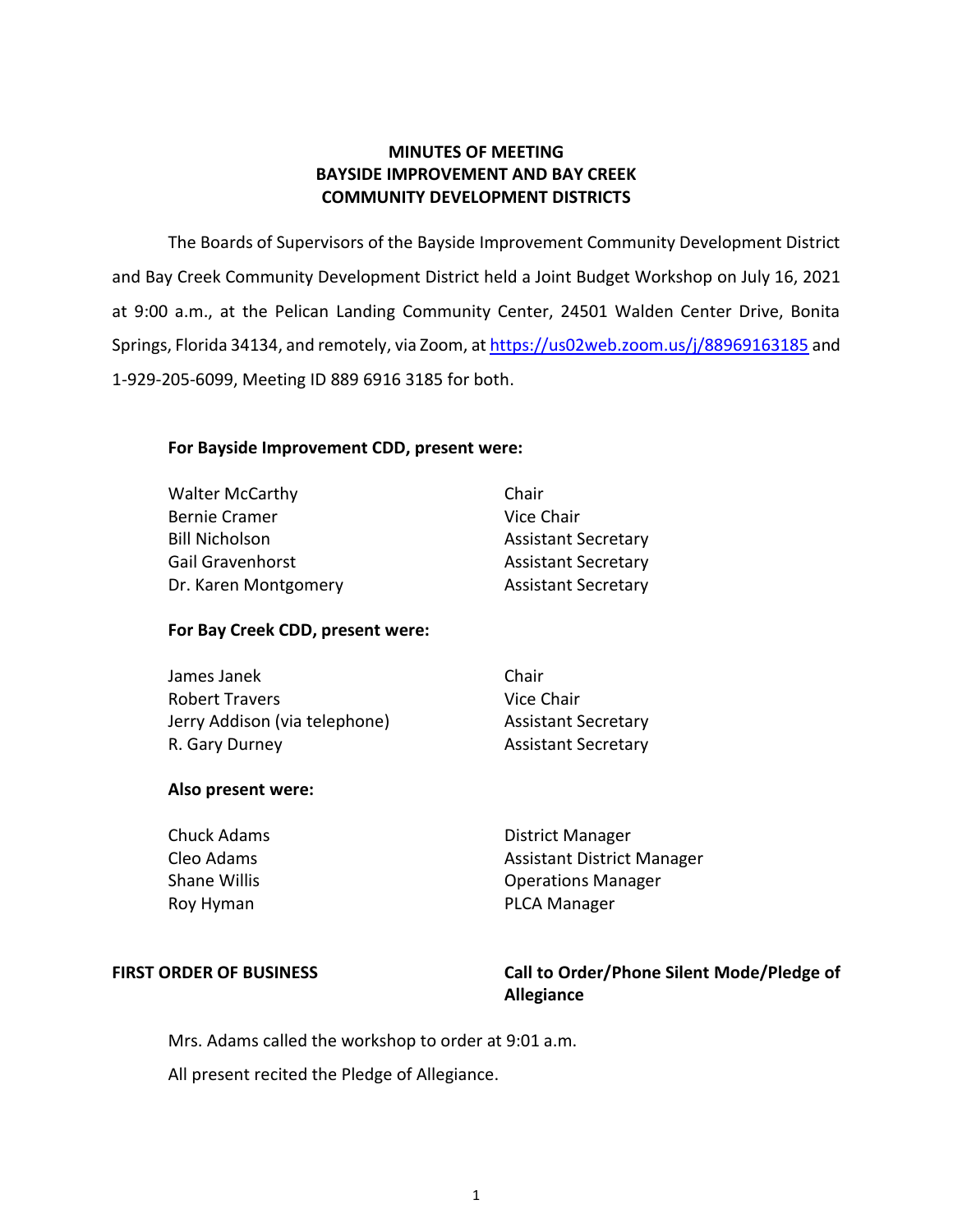The workshop was advertised to be held in-person, virtually and telephonically and the workshop agenda was posted on the CDD website.

#### **SECOND ORDER OF BUSINESS ROLL CALL ROLL CALL**

For Bayside Improvement CDD, all Supervisors were present. For Bay Creek CDD, Supervisors Travers, Janek and Durney were present. Supervisor Addison was attending via telephone. Supervisor McVay was not present.

# **THIRD ORDER OF BUSINESS Public Comments:** *Agenda Items*

There being no public comments, the next item followed.

# **FOURTH ORDER OF BUSINESS** Discussion: Fiscal Year 2021/2022 Proposed **Budget**

 Mr. Adams reviewed the "General Fund Combined Budget – Pelican Landing (Outside Colony)" and the "Budget Variation Analysis" handouts, provided by Mr. Nicholson, which summarized the major cost increases, decreases and net position of the items highlighted. He responded to questions.

 Mr. Durney asked if "Engineering" services would be required to design water connections and the CDDs would fund the installation and assembly costs from the Enterprise fund. He stated that there would be a cost-savings for "Legal" expenses if only one attorney was connections and about the potential "Legal" cost-savings if both CDDs utilize one attorney for District Counsel Services, instead of two. Mr. Adams stated RCS would design the water engaged for District Counsel services.

 The following topics were discussed regarding the combined proposed Fiscal Year 2022 budget:

 $\triangleright$  "Legal" Fees: Whether the CDDs could adjust the District Counsel Services contracts with Mr. Urbancic and Mr. Cox.

2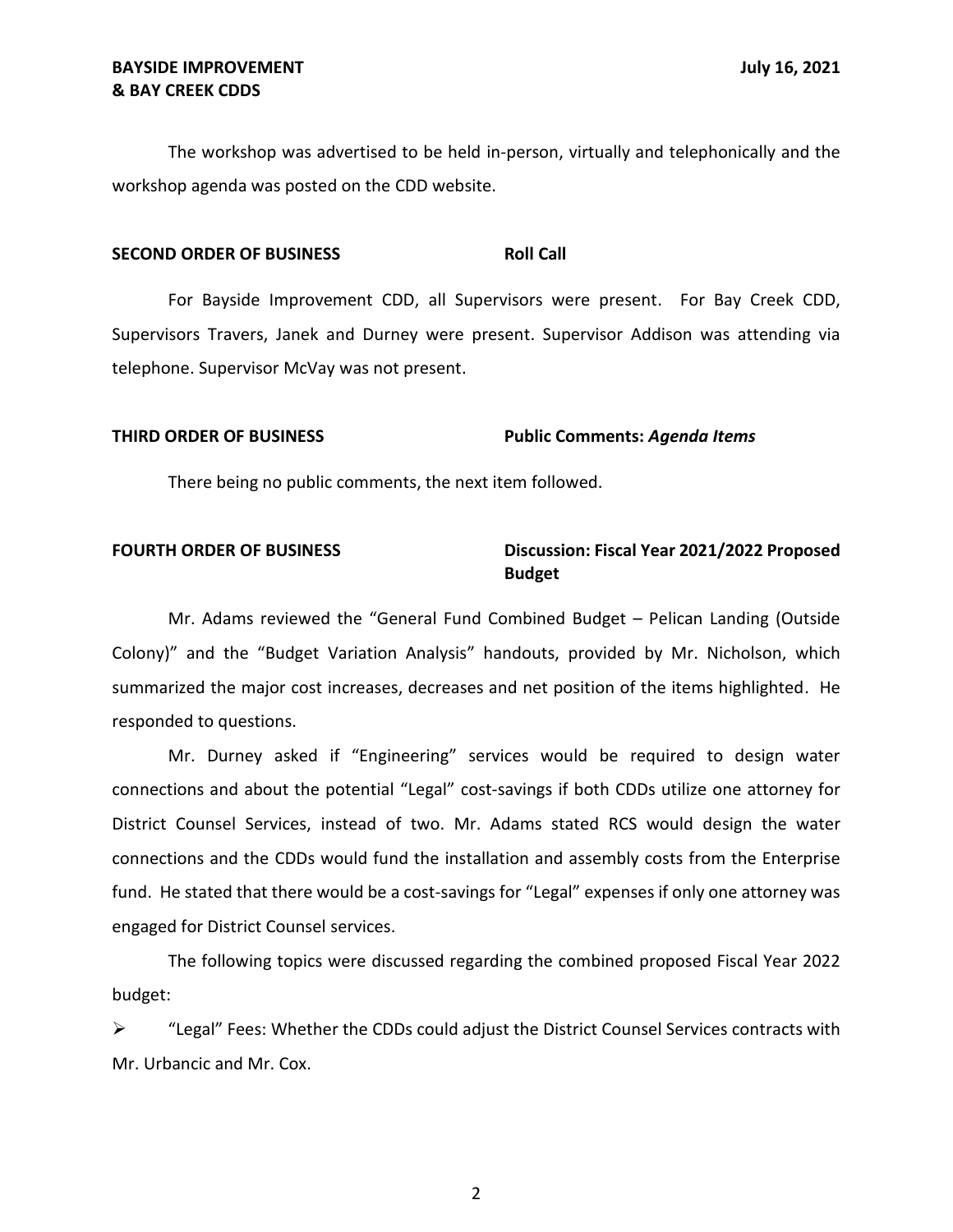# **& BAY CREEK CDDS BAYSIDE IMPROVEMENT SECUREMENT** *BAYSIDE IMPROVEMENT*

 $\triangleright$  The 75/25 budget split with respect to the anticipated billings per year from District Counsel for each CDD.

 $\triangleright$  The Settlement Agreement with the stormwater utility.

 proposed negotiating a multi-year agreement with MRI based on the average cost per site and asking MRI for a 10% discount per site. ➢ Water Management, "Other contractual services: culverts/drains": Mr. Nicholson

 $\triangleright$  Staff would discuss establishing a multi-year agreement with MRI for a flat rate per site that should be cleaned due to 25% blockage and provide an update at the next meeting.

 $\geq$  \$60,000 would be allotted for culverts and drains.

 ➢ Lake Health, improving water quality and documentation reports. Staff would add a detailed description to the definitions of expenditures.

➢ Landscape Services: Plant replacement activities and PLCA plant supplementation.

 ➢ Monument maintenance, including pressure washing, LED lighting, landscaping and painting.

 Mr. Adams reviewed the General Fund 002 – the Colony Budget and discussed the percentage increases, decreases and adjustments.

 Mrs. Adams stated Club Care provided a \$58,000 proposal and she negotiated it down to \$50,500. Discussion ensued regarding the flower program and the need for the Horticulturist. The consensus was to allot \$55,000 for flowers. Mr. Adams stated there would be a \$15,000 increase in the Colony Budget.

 Mr. Adams reviewed the Enterprise Fund – Combined Budget. The following topics related to the Enterprise Fund budget were discussed:

 $\triangleright$  "Surplus RCS Water – Bayside" line item.

 $\triangleright$  "Reclaimed water – Bay Creek" line item.

 $\triangleright$  Well water, groundwater, flowers, high chloride levels, and irrigation revenue.

 $\triangleright$  The full depreciation in Bayside and recalculating annual depreciation in the pump stations and other capital assets.

Electrical costs. ➢ Electrical costs. 3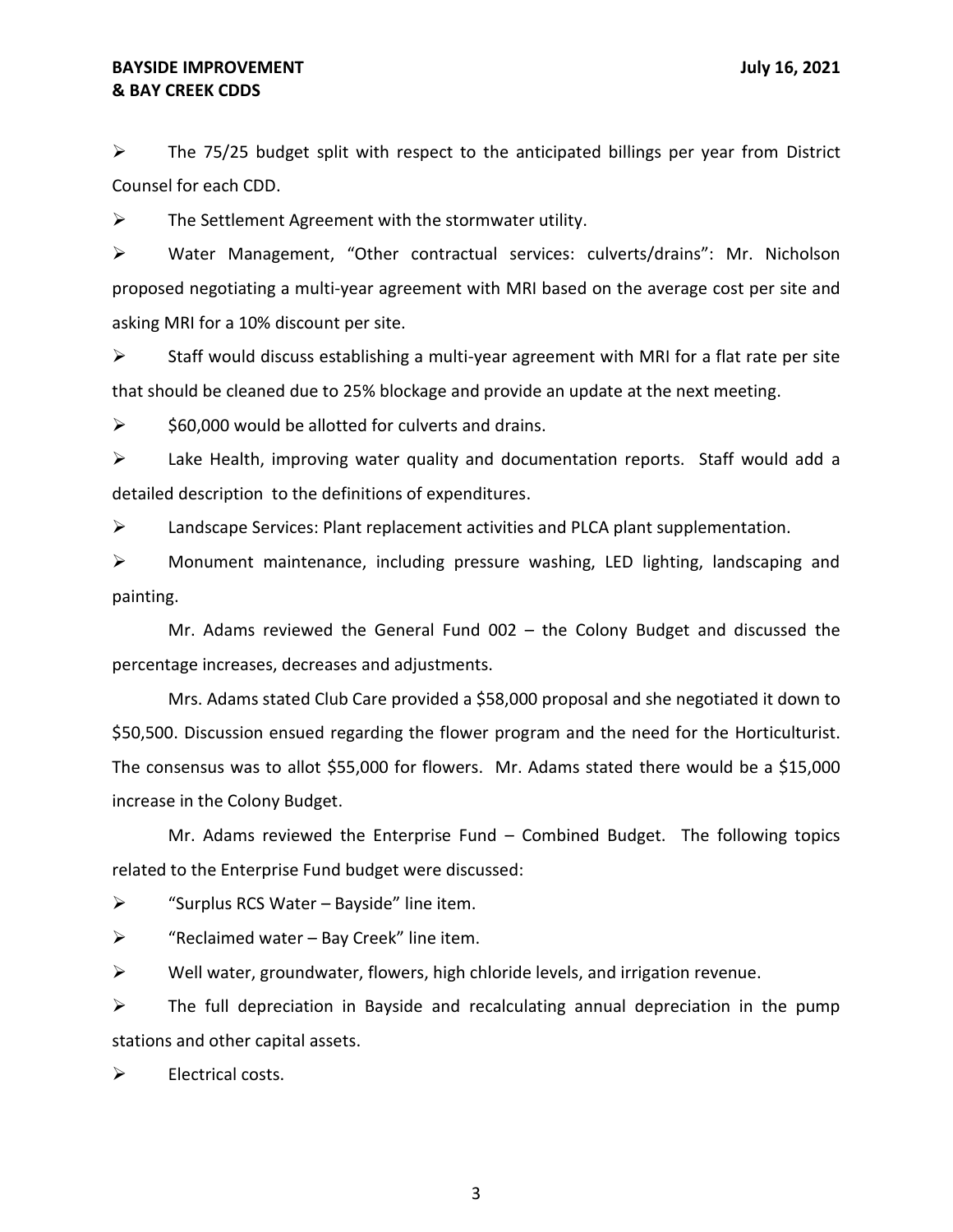# **& BAY CREEK CDDS BAYSIDE IMPROVEMENT DEVICES 100 ASSESSMENT July 16, 2021**

 Mr. Adams would ask the Accounting Department to provide a breakdown of the depreciated capital assets versus surplus operating funds and present it at the next meeting.

 Mr. Adams stated that a revised proposed Fiscal Year 2022 budget would be presented at the next meeting. He would follow up with Mr. McCarthy regarding whether the surplus funds in the Enterprise fund could be used to reduce operational costs. At the upcoming meeting, the Boards would discuss and set the assessment levels for noticing purposes.

 Staff would ensure that the Mailed Notice to property owners is provided to Mr. Roy Hyman.

#### FIFTH ORDER OF BUSINESS **NEXT MEETING DATE: July 26, 2021 at 2:00 P.M**

## o **QUORUM CHECK:** *BAYSIDE IMPROVEMENT CDD*

### o **QUORUM CHECK:** *BAY CREEK CDD*

The next meeting will be held on July 26, 2021.

## **SIXTH ORDER OF BUSINESS Supervisors' Requests**

 Mr. McCarthy thanked Staff and Mr. Nicholson for their diligence in coordinating and producing the proposed Fiscal Year 2022 budget and the analysis sheets.

### **SEVENTH ORDER OF BUSINESS Public Comments:** *Non-Agenda Items*

There were no public comments.

## **EIGHTH ORDER OF BUSINESS Adjournment**

There being nothing further to discuss, the workshop adjourned at 10:51 a.m.

[SIGNATURES APPEAR ON THE FOLLOWING PAGE]